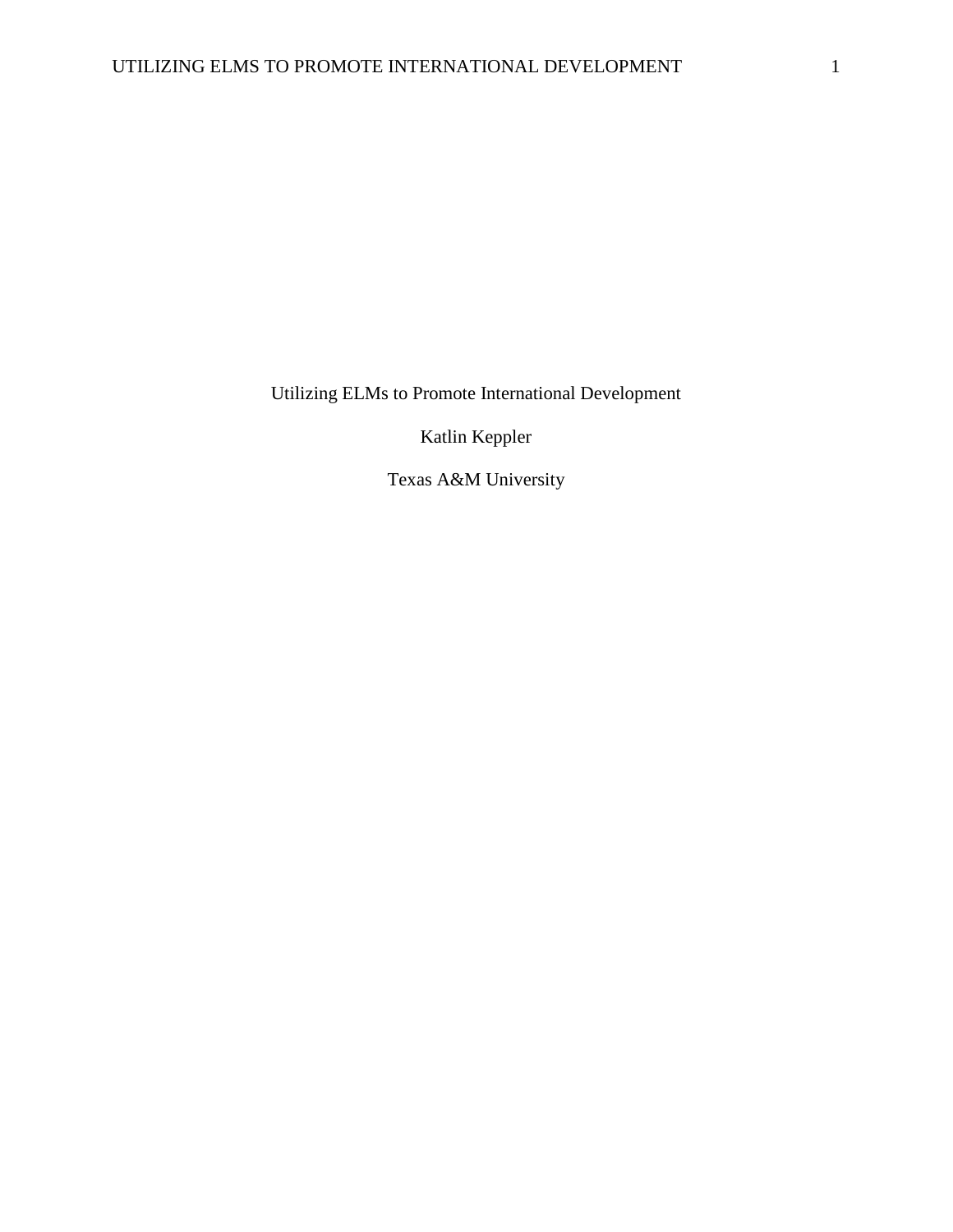To address the growing issues of global food security and human suffering, institutions must better prepare students entering these fields with an education that provides experiential-based curricula. A partnership of Texas A&M University, Auburn University, and Sam Houston State University will work together to provide this education to their graduate students. Each university will recruit graduate students to travel to Haiti and experience the issues endemic of an impoverished country. Through their presence in country students will develop Experiential Learning Modules (ELMs) based on the four modes of Kolb's Learning Style (1984). Exploring their encounters in the country they will implement concrete experience, reflective observation, abstract conceptualization, and active experience to deepen the impact of immersing in a highly underdeveloped nation. These students will pair up with a faculty member to document their course of in-country experience and development of a solution to the issue they choose to investigate. Designing this educational format using experiential learning theory will not only impact the perceptions and problem solving skills of the faculty and student participants, but the influence will extend to be used to enrich graduate curricula. These ELMs can be embedded into a course to bring international development experiences into the classroom enhancing the problem solving and cultural sensitivity skills of more graduate students.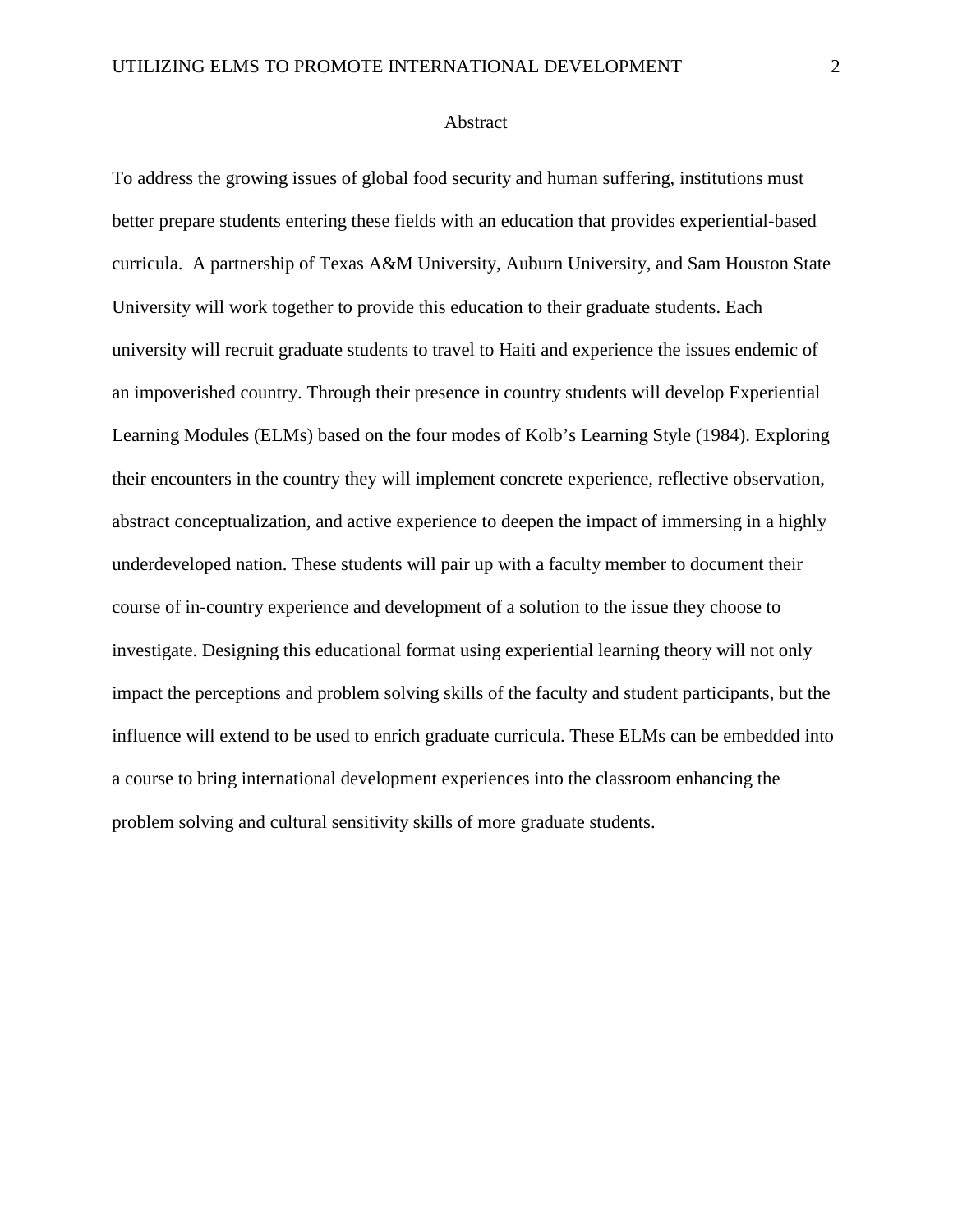## Utilizing ELMs to Promote International Development

The global population is expected to reach 9 billion by year 2050. Consequently, agricultural production must increase by 70% to meet the demand of the growing population (FAO, 2009). A new generation of graduate students must prepare to answer these demands and universities must develop innovative ways to provide graduate students with high-impact experiences to become globally conscious leaders and problems solvers.

In the summer of 2014 a grant awarded to the department of Agricultural Leadership, Education, and Communications at Texas A&M University was used to take graduate students and faculty members to Haiti to develop Experiential Learning Modules (ELMs). This cohort consisted of four pairs of graduate students from the department with each pair supervised by one of the two faculty members facilitating this high impact experience. The graduate student pair was to travel to Haiti with their cohort to develop an ELM based on an observed need. During their time in Haiti they were to immerse themselves within the culture and the agricultural programs provided by Christianville in Gressier, the host site. Upon the return of both the students and faculty to A&M, the pair, under the supervision of their faculty member, were to complete an ELM detail their experiences and observations in Haiti. Largely, many of the ELMs were not completed due to other work taking higher precedence and students being unprepared to develop a sound ELM. This project will be attempted again with correct measures taken to ensure graduate students will have the time and resources to effectively create their ELMs.

The current project is entitled, *Developing Global-Ready Agriculturists through Experiential Learning Modules: Solving Problems of Food Insecurity & Human Suffering in Haiti,* and will be funded through the USDA's Higher Education Challenge Grant. This project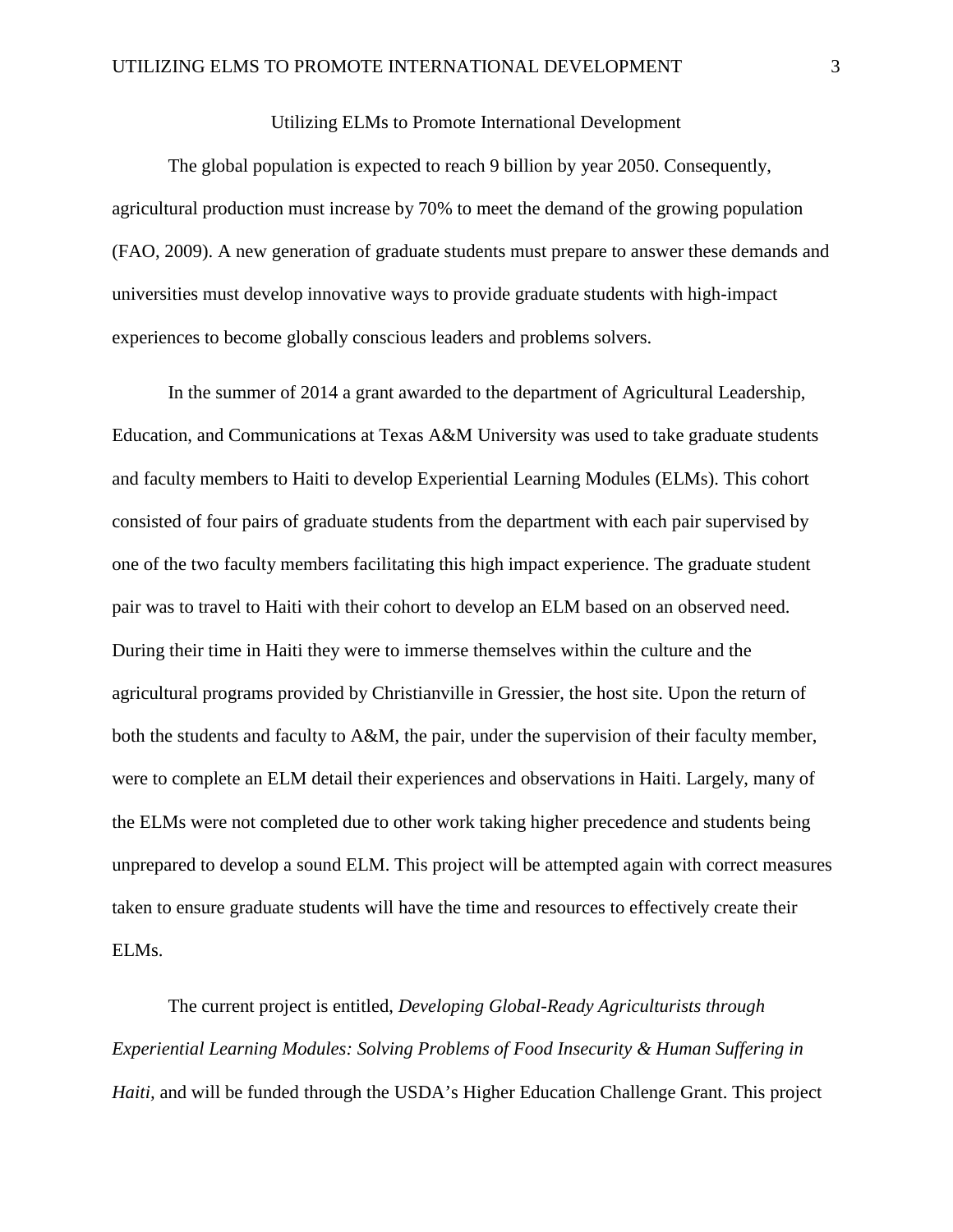will rely on experience from previous projects to more effectively meet the overarching project goal of preparing graduate students that can create solutions to resolve issues of food insecurity and human suffering. Texas A&M University will be collaborating with Auburn University and Sam Houston State University to accomplish this goal. From these universities 12 graduate students and 12 faculty members will complete a short-term immersion experience in the developing country of Haiti. The graduate students will be individually paired with faculty members and divided among two cohorts. Each graduate student and faculty member pair will stay at one of two host sites and immerse themselves within the local environment. The pair will identify needs affecting the people and develop two ELMs while in Haiti, discussing the issues at hand. By pairing each student with a faculty member and completing the ELMs with additional time provided in Haiti, the modules will be dedicated the time and resources to be complete and be of high quality reflecting Kolb's Learning Cycle (1984).

Haiti was selected as an ideal location for this type of project being that it is the poorest country in the western hemisphere, while being less than 700 miles south of Florida (Sletten & Egset, 2004). In 2010 the country was devastated by a catastrophic earthquake that killed over 200,000 and injured another 300,000 (Margesson & Taft-Morales, 2010). This, followed by a three year drought, further exacerbated Haiti's food security issues with an estimated 70% of the populations' of some areas facing hunger (United Nations, 2016). Two faith-based organizations, Christianville Foundation in Gressier and Live Beyond in Thomazeau, will serve as host sites for both cohorts. Both sites offer a variety of agricultural, educational, and medical programs to improve the lives of Haitians living in extreme poverty.

Experiential Learning Modules allow adult learners "the experience to develop new skills, new attitudes, or new ways of thinking" (Lewis & Williams, 1994). The creation of ELMs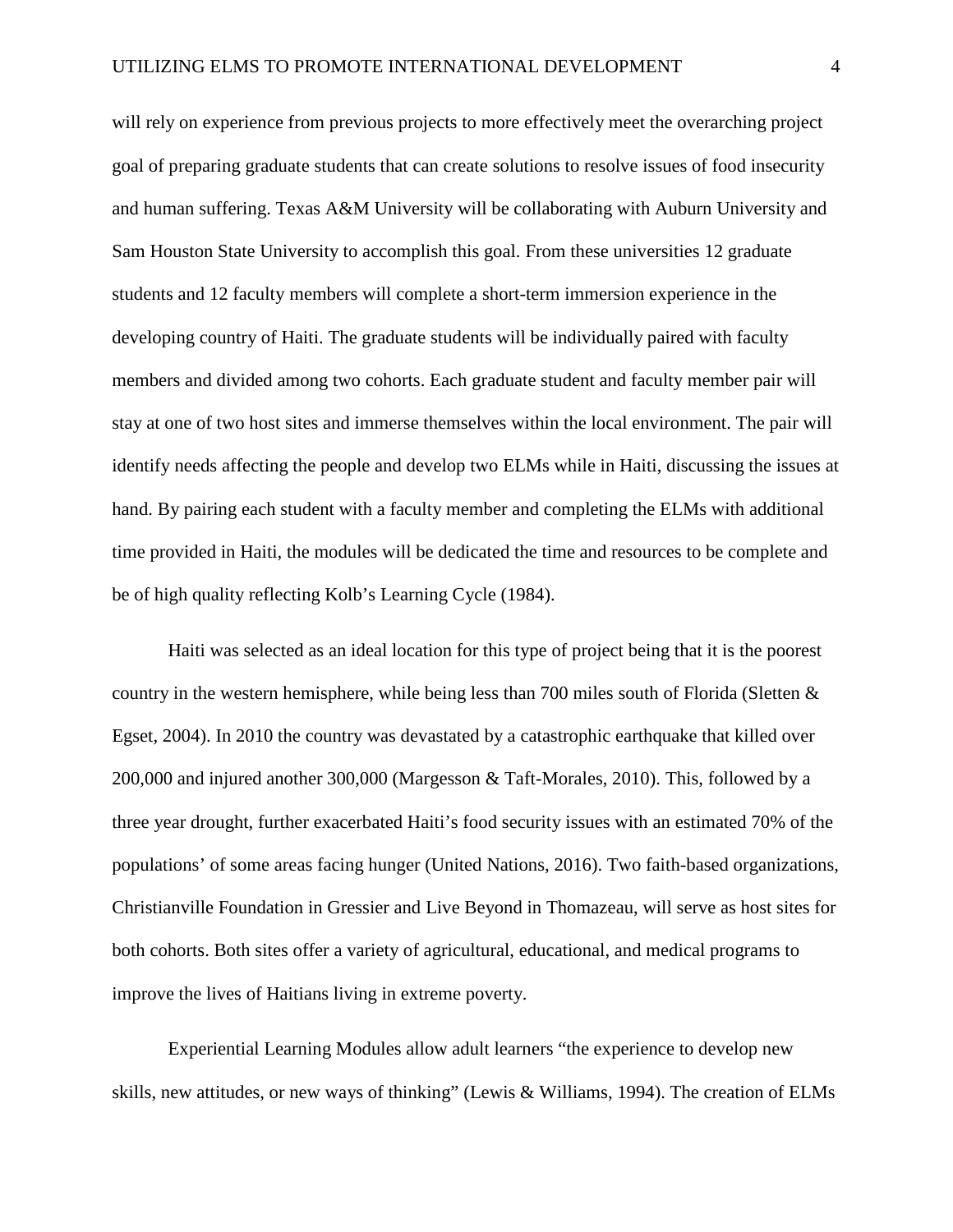by the graduate student and faculty member pairs will serve to guide the absorption of their experiences in Haiti as well as holistically transmit their experiences to future audiences. These ELMs will be multimedia presentations created using a template with Articulate software. They will take approximately 30 minutes for audiences to complete and will contain objectives, background information, career exploration, and instructional assessments. Kolb's Learning Cycle (1984) will be the basis for the format of each ELM. The four adaptive modes of the learning cycle, concrete experiences, reflective observation, abstract conceptualization, and active experimentation, will be used to document within the modules the experiences of the pair while in Haiti. Starting with concrete experience, graduate students and faculty will immerse into Haitian political, social, and cultural environments through the programs available at both host sites. This will be followed by reflective observation where the pair will reflect to identify and address a need based upon multiple perspectives of local workers, community members, other graduate students, and faculty members. Next, the pairs will use abstract conceptualization to analyze the problem being addressed and examine the factors contributing to the problem. The module will be summarized with active experimentation to identify possible solutions to the problem and seek ways to implement within the community.

The completed ELMs will offer many opportunities for educational applications. Intended uses for the ELMs include incorporation into graduate curricula through the use in already existing courses our development of new courses around the modules. The ELMs will be made available to the public for free through a university hosted website. This will provide additional opportunity for singular use of the ELMs in other educational settings. The process of completing the ELMs through immersion in a developing country provides the graduate students and faculty involved experience in handling issues of food insecurity and human suffering.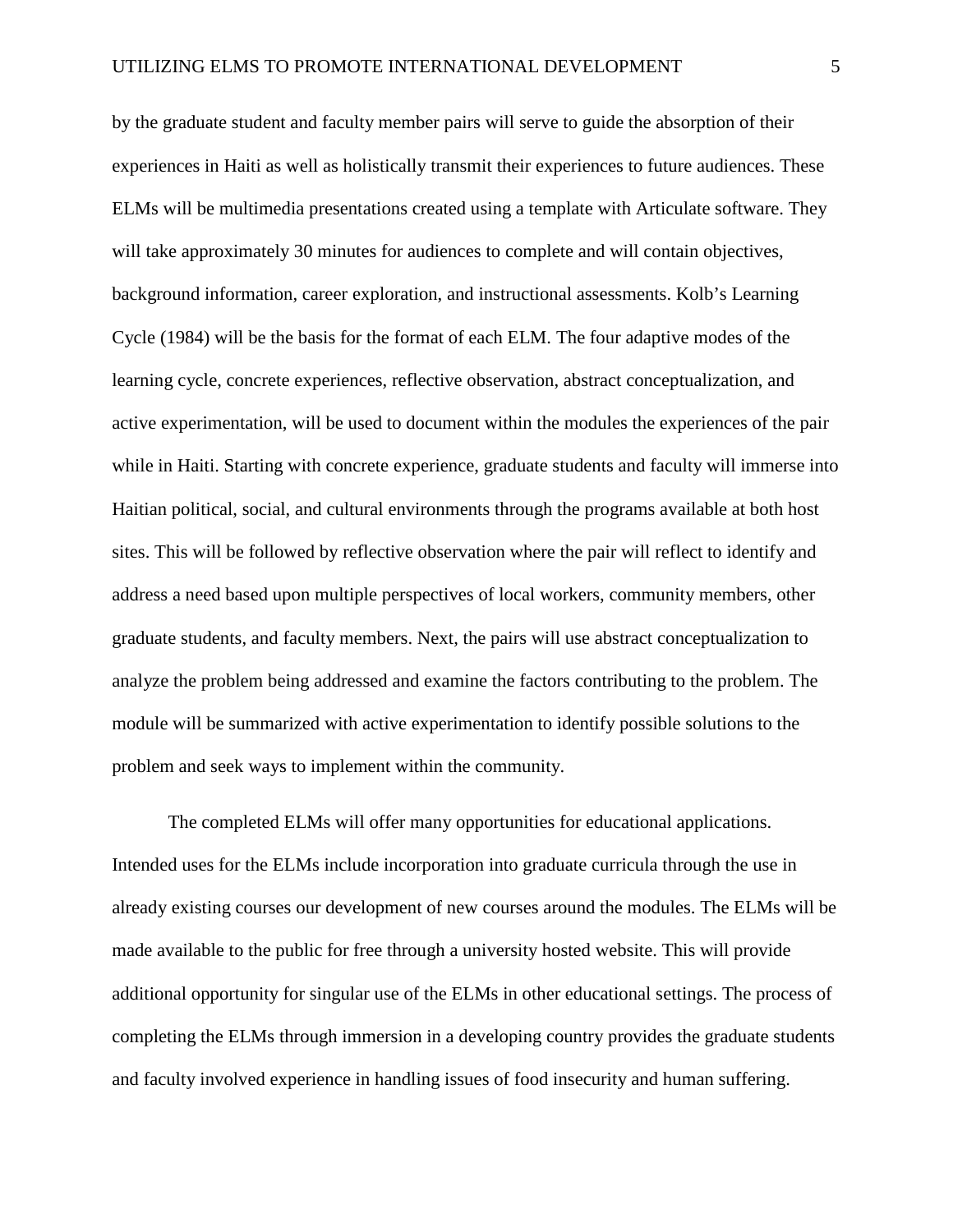The goal of this project is to better prepare graduate students that can create solutions to resolve issues of food insecurity and human suffering. Through the act of creating and sharing experiential learning modules dealing with these issues, an expansive audience can be reached to become more internationally-aware. This awareness will contribute leaders from graduates of international development programs to be part of the solution of global issues and prepare the world for a rapidly growing and dynamic population.